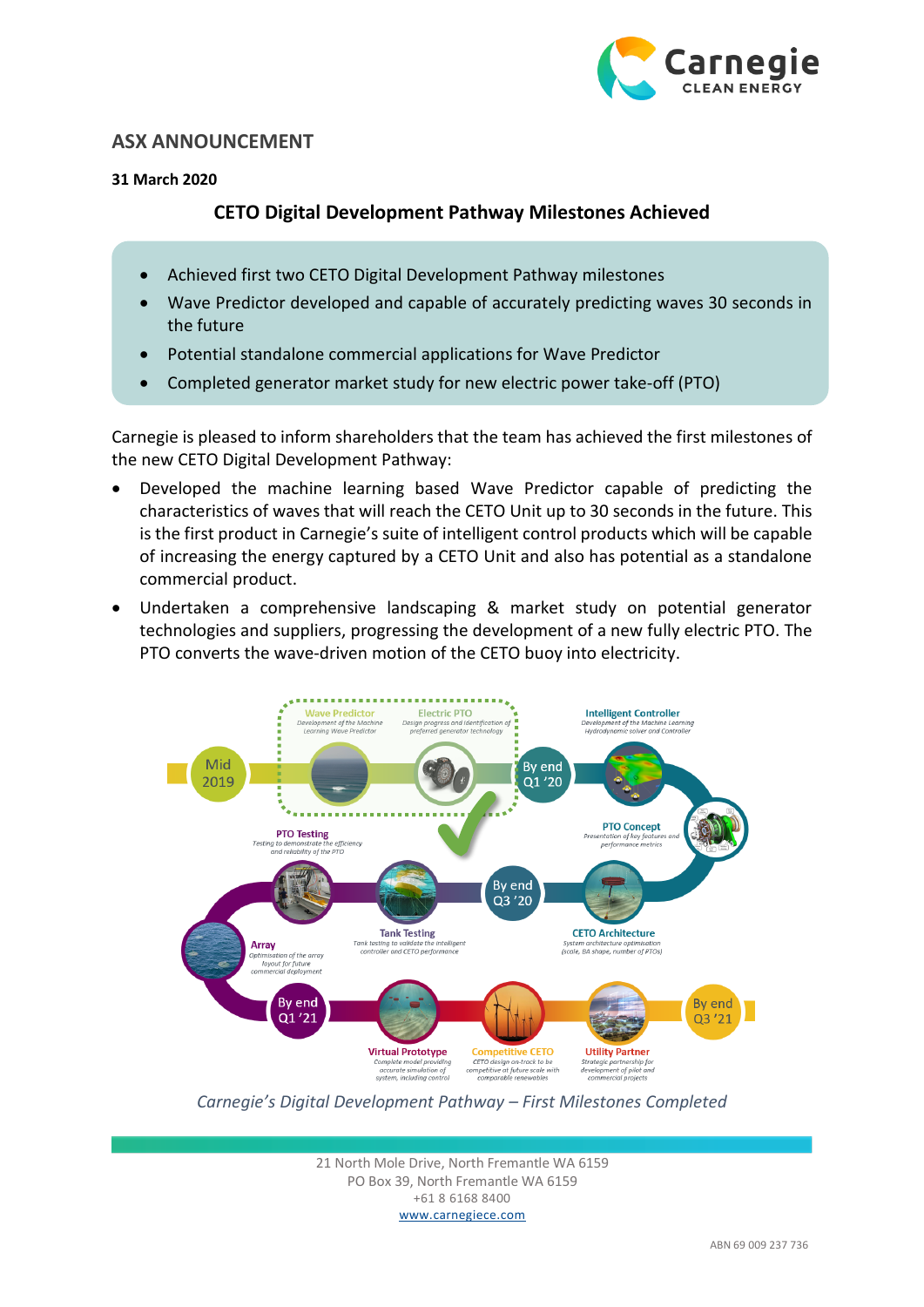

Carnegie's new CETO Digital Development Pathway, as outlined to shareholders in Carnegie's July 2019 Prospectus, aims to optimise the design of the CETO technology to significantly improve performance and reduce cost via the development and integration of several innovations.

### **Achieving Intelligent Wave Energy Control: Wave Predictor Development**

One of the key innovations in the Digital Development Pathway targets the development of an intelligent wave energy controller that makes use of machine learning, a form of artificial intelligence, to increase the amount of energy captured from the waves and thereby increase the annual electric power yield of a CETO Unit. Future development will extend the controller to avoid damaging waves in storms, which will enable cost and risk reductions.

The Wave Predictor developed in this current milestone enhances the potential commercial viability of CETO and further enables the development of Carnegie's new intelligent controller, the Wave Controller.

Carnegie's suite of intelligent control productsis comprised of the following sub-components, the first of which has now been developed:

- 1) **Wave Predictor** A machine learning (ML) based wave predictor that can predict the key characteristics of waves 30 seconds into the future. This provides data that can be used to determine the forces that will be applied to the CETO Unit in the next step, the Wave Solver.
- 2) **Wave Solver** An ML based hydrodynamic solver which utilises the output of the Wave Predictor to compute the hydrodynamic forces applied by the waves on the system in real time. This provides data that can be used by the next step, the Wave Controller, to decide how the CETO device should react to upcoming waves in order to maximise power production.
- 3) **Wave Controller** An ML based intelligent controller, which utilises the outputs of the Wave Solver to optimally control the power take off (PTO) and maximise a CETO Unit's energy capture.

To develop the Wave Predictor in this milestone, Carnegie's data analysis team utilised the Pawsey Supercomputing Centre's state of the art supercomputing resources to run a nonlinear wave propagation model and generate over 250 GB of virtual wave data. Using advanced data-science libraries, the wave data was used to train a neural network to predict waves in complex sea states, including directionally spread waves of varying heights and periods.

The data analysis team has now successfully delivered a Wave Predictor which achieves excellent accuracy, with wave height prediction errors averaging around 4% and no greater than 7% of the significant wave height, and orbital velocity prediction errors averaging around 3% and no greater than 6%. Carnegie's Wave Predictor has been validated and tested on numerical data, in sea states ranging up to 5 m in significant wave height.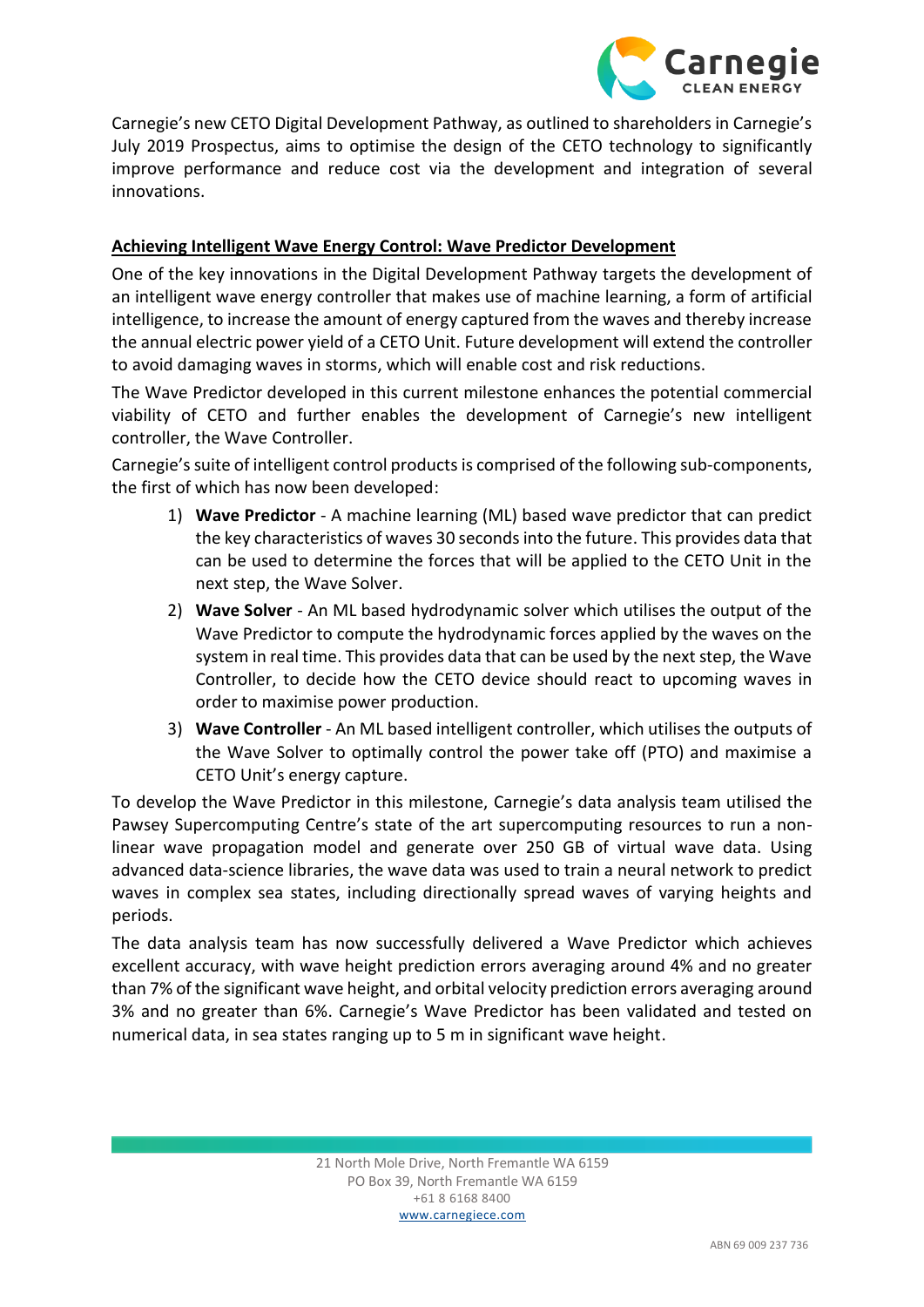

160



surface elevation [m]

 $-4$ 

 $\ddot{o}$ 

 $\overline{20}$ 

*Carnegie's wave predictor results showing close correlation of the surface height elevation prediction 30 seconds ahead ('forecast (30 s)') to the actual data ('test set')*

80

time [s]

100

120

140

60

40

This development of the Wave Predictor is significant for Carnegie as it is the first step in Carnegie's suite of intelligent control products which enable the CETO technology to respond to wave conditions in a manner that optimises power production, improving the commercial viability of the technology. In addition, Carnegie is also exploring the potential of the Wave Predictor to benefit other applications in the marine industry. Offshore operations such as crew transfer, refuelling and vessel manoeuvring could potentially be made safer and more efficient with an accurate short-term Wave Predictor.

The next step is to validate Carnegie's Wave Predictor using physical wave data. To this end, Carnegie applied for and was awarded funding through the European funded Marinet2 Project that provides 10 days of wave tank testing at the Cantabria Coastal and Ocean Basin in Spain. The award of this free access allows Carnegie to complete this next validation step at a significantly reduced cost. Carnegie had planned to undertake the tank testing validation in early May 2020. Unfortunately, this will now be delayed due to the COVID-19 pandemic. Carnegie is working to minimise the impact of this delay and continues progressing with other aspects of the intelligent control work.

Carnegie has commenced collaborating with various leading industry and academic partners on the development of the Wave Controller. These activities are stepping stones towards the completed development and validation of the full intelligent controller (the third and final sub-component outlined above).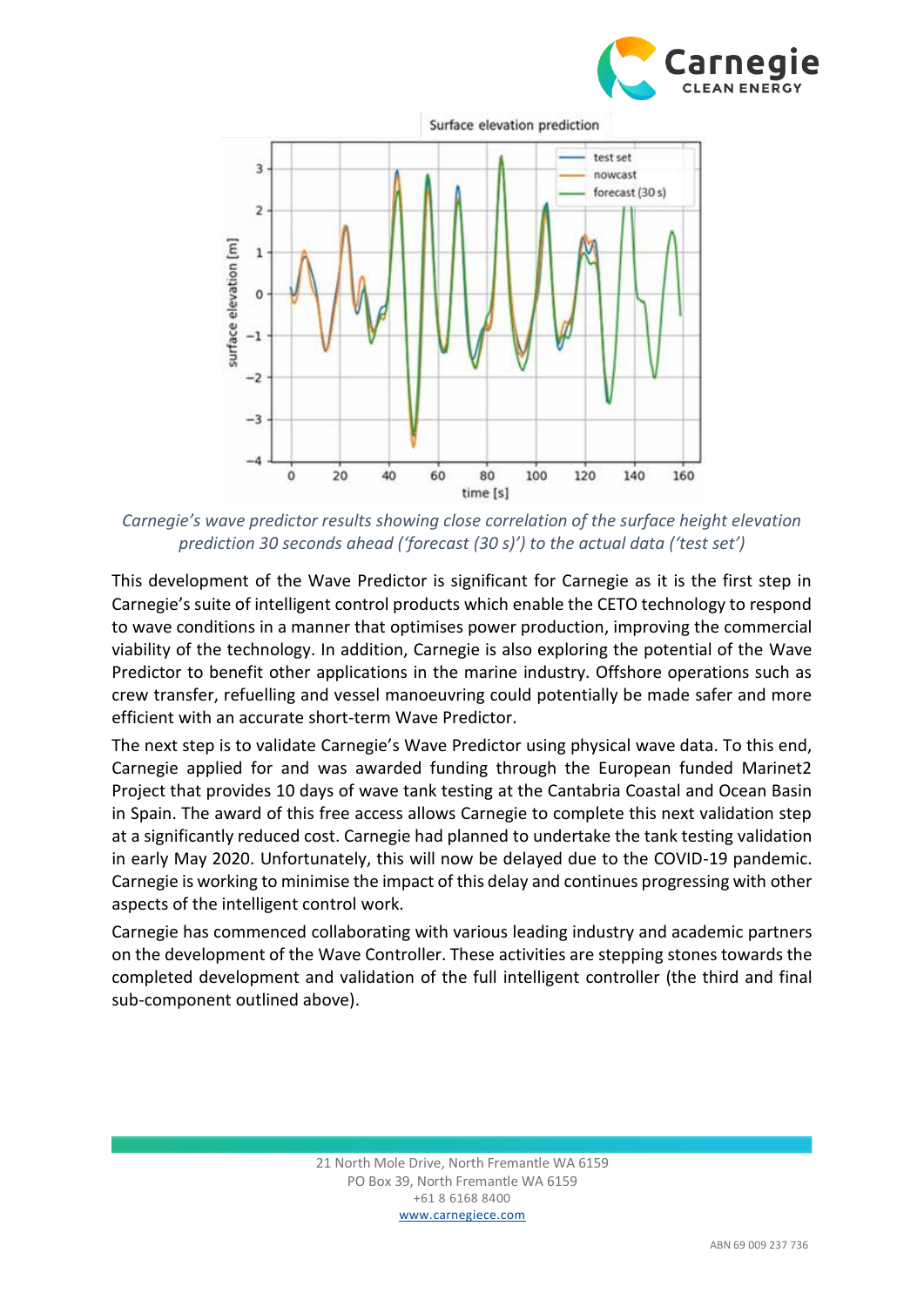



*Cantabria Coastal and Ocean Basin – Carnegie's free access provided through the European funded MaRINET2 Project*

### **Innovating a fully electric Power Take Off (PTO): Electrical Generator Development**

In the pursuit of electrification of the PTO to reduce cost and complexity, Carnegie has widely engaged with potential generator suppliers from a number of industries. This has included engagement with several leading suppliers for the Electric Vehicle (EV) market, leveraging on potential volume benefits that could be realised with increased EV uptake worldwide. Drawing on other industries, including wind energy, marine propulsion and machine tools, Carnegie has consolidated a comprehensive landscaping and market study on potential generator technologies and suppliers across different CETO scales.

The exact generator selected will depend on the outcome of the scale study currently ongoing as part of the CETO Architecture deliverable due by the end of Q3 2020. However, it is likely that direct-drive permanent magnet generator (DD-PMG) technology will be preferred. This technology is heavily utilised in the wind industry and has found particular application for inwheel motors in the EV market. Furthermore, a strong and competitive supply base exists serving the marine propulsion, machine tool and industrial market, where volume benefit can be realised. DD-PMGs generally lend themselves to high torque, low speed application, aligned with operation of most wave energy converters. They can be built to be highly efficient across a broad operational range. Carnegie has developed strong parametric cost models for this technology, allowing exploration of the optimal CETO scale in relation to required generator size.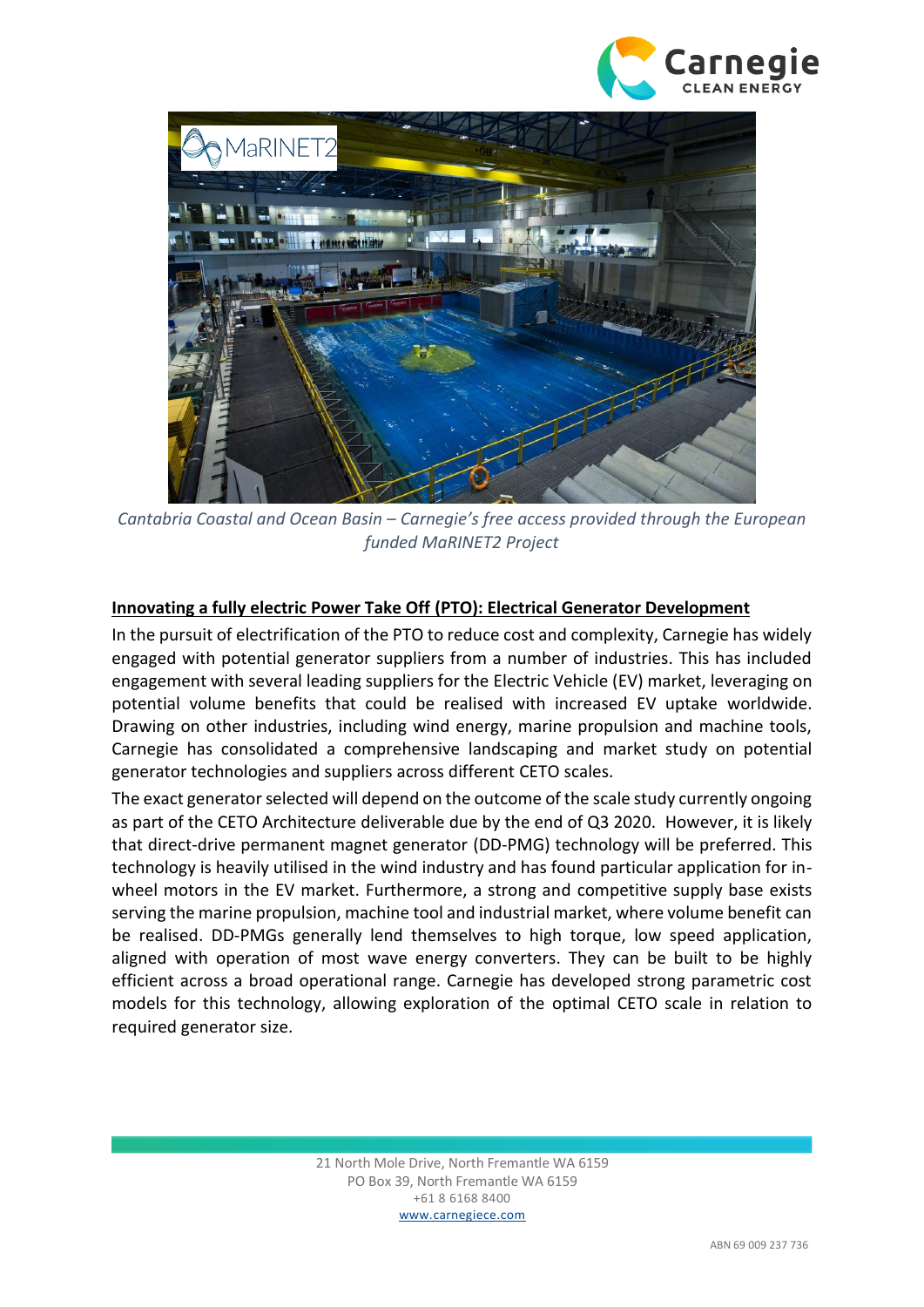



*Nominal torque vs nominal speed for 59 different electrical machines investigated for use in the CETO device across a wide range of scales*

More broadly, within the PTO innovation stream, development work continues on other subsystems such as the translation and tensioning systems which convert the buoy motion from linear to rotary and maintain mooring tension respectively. Carnegie has engaged with a number of parties for development of the translation system and continues to explore possibilities for jointly funded developments in this area. Furthermore, tensioner work has continued utilising local engineering expertise. This work has advanced the design level of the tensioner, with an expected design program to continue throughout 2020 into testing in 2021.

#### **Impact of COVID-19 Pandemic**

During these challenging times, with COVID-19 impacting people and businesses globally, Carnegie's team continues to diligently progress the digital development pathway. The team remains committed to our shared vision for the successful commercialisation of the CETO technology and is adapting to the changing conditions and uncertainties expected over the coming months.

Fortunately, due the digital development approach, the majority of the activities being undertaken in the coming 6 months are generally unaffected by the need to self-isolate and work from home. For the development work that will be impacted by the COVID-19 pandemic, it is not yet possible to quantify the impact on the schedule and budget. Currently, delays to planned activities such as the wave tank testing (which was intended to occur in Spain in May)

> 21 North Mole Drive, North Fremantle WA 6159 PO Box 39, North Fremantle WA 6159 +61 8 6168 8400 www.carnegiece.com